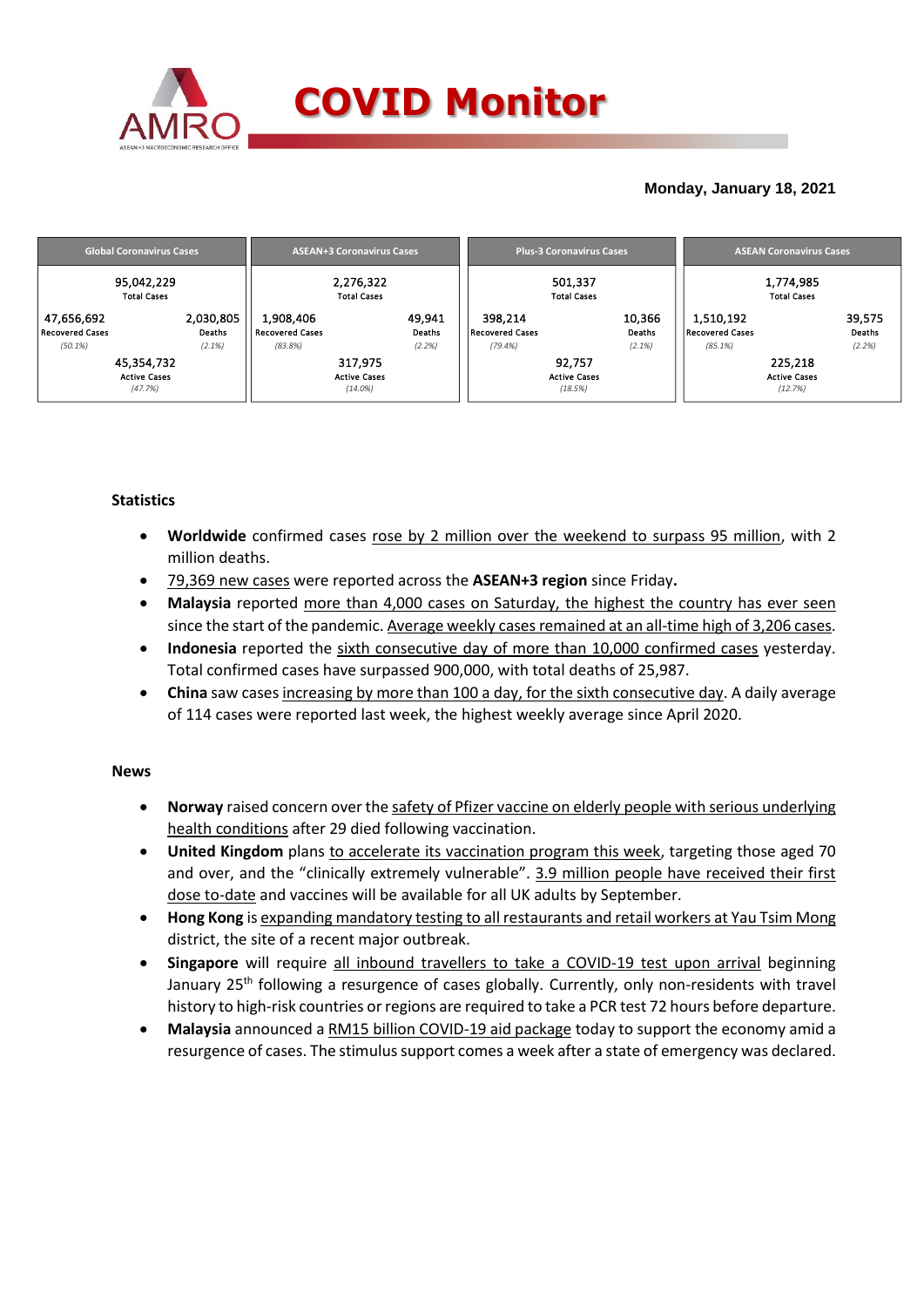

#### Overview of Confirmed COVID-19 Cases

| <b>Economy</b>       | <b>Total</b><br>Cases | Cases per 1M<br>Population | <b>New</b><br>Cases | <b>New Cases</b><br>per 1M Pop. | <b>New Cases</b><br>$(7$ -day avg $)^1$ | ∆New Cases  | ∆% New<br>Cases | <b>Total</b><br><b>Deaths</b> | <b>New</b><br><b>Deaths</b> | <b>Fatality</b><br>Rate (%) | <b>Total</b><br><b>Recovered</b> | <b>Recovery</b><br><b>Rate (%)</b> | <b>Active</b><br>Cases | <b>Resolved</b><br>cases $(\%)^2$ |
|----------------------|-----------------------|----------------------------|---------------------|---------------------------------|-----------------------------------------|-------------|-----------------|-------------------------------|-----------------------------|-----------------------------|----------------------------------|------------------------------------|------------------------|-----------------------------------|
| Global               | 95,042,229            |                            | 546,826             |                                 |                                         | $-72,371$   | 0.6             | 2,030,805                     | 8,680                       | 2.1                         | 47,656,692                       | 50.1                               | 45,354,732             | 52.3                              |
| ASEAN+3              | 2,276,322             |                            | 23,686              |                                 |                                         | $-5,255$    | $1.1$           | 49,941                        | 310                         | 2.2                         | 1,908,406                        | 83.8                               | 317,975                | 52.2                              |
| Plus-3               | 501,337               |                            | 6,326               |                                 |                                         | $-1,424$    | 1.3             | 10,366                        | 59                          | 2.1                         | 398,214                          | 79.4                               | 92,757                 | 86.0                              |
| <b>ASEAN</b>         | 1,774,985             |                            | 17,360              |                                 |                                         | $-3,831$    | $1.0$           | 39,575                        | 251                         | 2.2                         | 1,510,192                        | 85.1                               | 225,218                | 85.5                              |
|                      |                       |                            |                     |                                 |                                         |             |                 |                               |                             |                             |                                  |                                    |                        |                                   |
| China                | 88,336                | 63                         | 109                 | 0.1                             |                                         | $\mathsf 0$ | 0.1             | 4,635                         | $\mathbf 0$                 | 5.2                         | 82,401                           | 93.3                               | 1,300                  | 98.5                              |
| Hong Kong, China     | 9,557                 | 1,252                      | 55                  | 7.2                             |                                         | 5           | 0.6             | 162                           | $\mathsf 0$                 | 1.7                         | 8,758                            | 91.6                               | 637                    | 93.3                              |
| Japan                | 330,715               | 2,630                      | 5,773               | 45.9                            |                                         | $-1,298$    | 1.8             | 4,305                         | 44                          | 1.3                         | 248,332                          | 75.1                               | 78,078                 | 76.4                              |
| Korea                | 72,729                | 1,397                      | 389                 | 7.5                             |                                         | $-131$      | 0.5             | 1,264                         | 15                          | 1.7                         | 58,723                           | 80.7                               | 12,742                 | 82.5                              |
| Indonesia            | 907,929               | 3,364                      | 11,287              | 41.8                            |                                         | $-2,937$    | 1.3             | 25,987                        | 220                         | 2.9                         | 736,460                          | 81.1                               | 145,482                | 84.0                              |
| Malaysia             | 158,434               | 4,769                      | 3,339               | 100.5                           |                                         | $-690$      | 2.2             | 601                           | $\overline{7}$              | 0.4                         | 120,051                          | 75.8                               | 37,782                 | 76.2                              |
| Philippines          | 500,577               | 4,549                      | 1,886               | 17.1                            |                                         | $-159$      | 0.4             | 9.895                         | 11                          | 2.0                         | 465,991                          | 93.1                               | 24,691                 | 95.1                              |
| Singapore            | 59,113                | 10,367                     | 30                  | 5.3                             |                                         | 6           | 0.1             | 29                            | $\pmb{0}$                   | 0.0                         | 58,846                           | 99.5                               | 238                    | 99.6                              |
| Thailand             | 12,423                | 183                        | 369                 | 5.4                             |                                         | $-5$        | 3.1             | 70                            | 0                           | 0.6                         | 9,206                            | 74.1                               | 3,147                  | 74.7                              |
|                      |                       |                            |                     |                                 |                                         |             |                 |                               |                             |                             |                                  |                                    |                        |                                   |
| Brunei Darussalam    | 174                   | 386                        | $\mathsf 0$         | 0.0                             |                                         | $\pmb{0}$   | 0.0             | 3                             | 0                           | 1.7                         | 168                              | 96.6                               | $\overline{3}$         | 98.3                              |
| Cambodia             | 439                   | 26                         | 0                   | 0.0                             |                                         | $-3$        | 0.0             | 0                             | $\pmb{0}$                   | 0.0                         | 386                              | 87.9                               | 53                     | 87.9                              |
| Lao PDR              | 41                    | 6                          | $\mathbf 0$         | 0.0                             |                                         | $\mathbf 0$ | 0.0             | 0                             | $\mathbf 0$                 | 0.0                         | 41                               | 100.0                              | $\Omega$               | 100.0                             |
| Myanmar              | 134,318               | 2,516                      | 449                 | 8.4                             |                                         | $-42$       | 0.3             | 2955                          | 13                          | 2.2                         | 117663                           | 87.6                               | 13,700                 | 89.8                              |
| Vietnam              | 1,537                 | 16                         | $\mathbf 0$         | 0.0                             |                                         | $-1$        | 0.0             | 35                            | 0                           | 2.3                         | 1,380                            | 89.8                               | 122                    | 92.1                              |
| Belgium              | 678,839               | 58,942                     | 1,630               | 141.5                           |                                         | $-490$      | 0.2             | 20,435                        | 39                          | 3.0                         |                                  |                                    |                        |                                   |
| France               | 2,903,975             | 44,681                     | 37,206              | 572.5                           | Λ                                       | 37,206      | 1.3             | 69,906                        | 328                         | 2.4                         |                                  | ٠.                                 |                        |                                   |
| Germany              | 2,050,129             | 24,707                     | 11,484              | 138.4                           |                                         | $-3,333$    | 0.6             | 46,901                        | 437                         | 2.3                         | 1,709,540                        | 83.4                               | 293,688                | 85.7                              |
| Italy                | 2,381,277             | 39,534                     | 12,544              | 208.3                           |                                         | $-3,766$    | 0.5             | 82,177                        | 377                         | 3.5                         | 1,745,726                        | 73.3                               | 553,374                | 76.8                              |
| Netherlands          | 925,355               | 53,548                     | 18,399              | 1,064.7                         |                                         | 13,139      | 2.0             | 13,107                        | 142                         | 1.4                         |                                  | $\sim$                             |                        | $\sim$                            |
| Spain                | 2,252,164             | 48,055                     | $\mathbf 0$         | 0.0                             |                                         | $\mathbf 0$ | 0.0             | 53,314                        | $\mathbf 0$                 | 2.4                         | 150,376                          | 6.7                                | 53,521                 | 97.6                              |
| Switzerland          | 495,228               | 57,272                     | $\mathbf 0$         | 0.0                             |                                         | $\mathbf 0$ | 0.0             | 8,682                         | $\overline{7}$              | 1.8                         | 317,600                          | 64.1                               | 168,946                | 65.9                              |
| United Kingdom       | 3,405,740             | 50,639                     | 48,379              | 719.3                           |                                         | 7,037       | 1.4             | 89,429                        | 839                         | 2.6                         |                                  | ٠.                                 |                        | $\sim$                            |
|                      |                       |                            |                     |                                 |                                         |             |                 |                               |                             |                             |                                  |                                    |                        |                                   |
| Brazil               | 8,488,099             | 40,156                     | 33,040              | 156.3                           |                                         | $-28,527$   | 0.4             | 209,847                       | 551                         | 2.5                         | 7,509,009                        | 88.5                               | 769,243                | 90.9                              |
| Canada               | 713,181               | 18,860                     | 6,284               | 166.2                           |                                         | $-75$       | 0.9             | 18,024                        | 137                         | 2.5                         | 621,857                          | 87.2                               | 73,300                 | 89.7                              |
| Argentina            | 1,799,243             | 39,500                     | 7,264               | 159.5                           |                                         | $-1,668$    | 0.4             | 45,407                        | 112                         | 2.5                         | 1,583,465                        | 88.0                               | 170,371                | 90.5                              |
| Mexico               | 1,641,428             | 12,915                     | 11,170              | 87.9                            |                                         | $-9,353$    | 0.7             | 140,704                       | 463                         | 8.6                         | 1,223,108                        | 74.5                               | 277,616                | 83.1                              |
| Peru                 | 1,060,567             | 32,311                     | 4,544               | 138.4                           |                                         | 4,544       | 0.4             | 38,770                        | 116                         | 3.7                         | 978,072                          | 92.2                               | 43,725                 | 95.9                              |
| <b>United States</b> | 23,836,125            | 72,001                     | 173,561             | 524.3                           |                                         | $-28,628$   | 0.7             | 395,720                       | 1,723                       | 1.7                         |                                  | $\sim$                             |                        | $\sim$                            |
| Australia            | 28,721                | 1,106                      | 13                  | 0.5                             |                                         | -6          | 0.0             | 909                           | 0                           | 3.2                         | 25,921                           | 90.3                               | 1,891                  | 93.4                              |
| India                | 10,571,773            | 7,719                      | 13,788              | 10.1                            |                                         | $-1,356$    | 0.1             | 152,419                       | 145                         | 1.4                         | 10,211,342                       | 96.6                               | 208,012                | 98.0                              |
| Iran                 | 1,330,411             | 15,810                     | 6,016               | 71.5                            |                                         | $-84$       | 0.5             | 56,803                        | 86                          | 4.3                         | 1,119,137                        | 84.1                               | 154,471                | 88.4                              |
| Russia               | 3,530,379             | 24,079                     | 23,178              | 158.1                           |                                         | $-492$      | 0.7             | 64,601                        | 467                         | 1.8                         | 2,929,255                        | 83.0                               | 536,523                | 84.8                              |
| Saudi Arabia         | 364,929               | 10,497                     | 176                 | 5.1                             |                                         | 36          | 0.0             | 6,323                         | 5                           | 1.7                         | 356,687                          | 97.7                               | 1,919                  | 99.5                              |
| South Africa         | 1,337,926             | 22,403                     | 12,267              | 205.4                           |                                         | $-1.706$    | 0.9             | 37,105                        | 254                         | 2.8                         | 1,098,441                        | 82.1                               | 202,380                | 84.9                              |
|                      |                       |                            |                     |                                 |                                         |             |                 |                               |                             |                             |                                  |                                    |                        |                                   |

Source: Haver Analytics, sourced from Johns Hopkins University; AMRO staff calculations.<br>Notes: New cases since previous day. Δ% refers to percentage change since previous day. Fatality rate measured as deaths per confirm

Data as of 17/1/2021